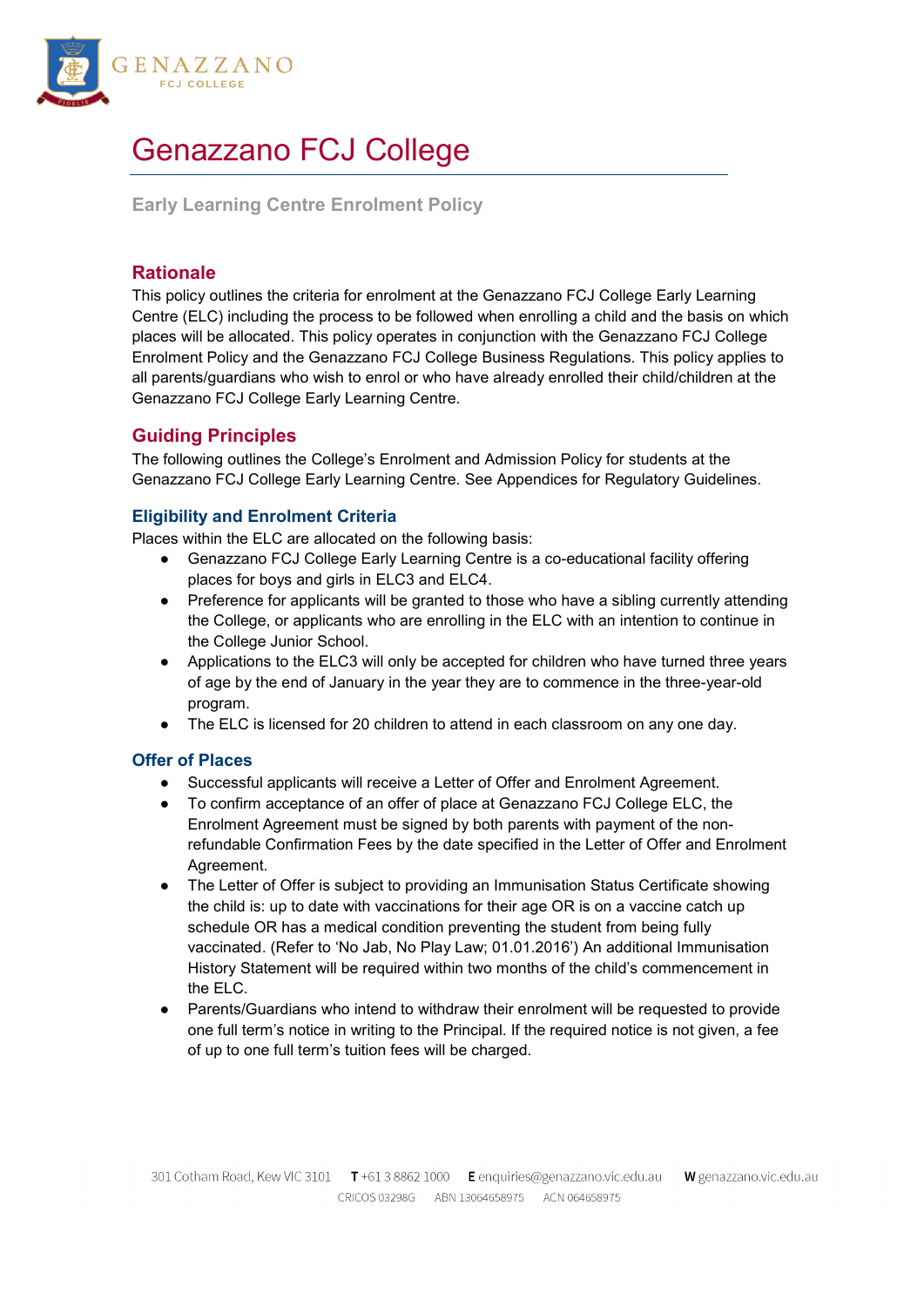

## **General Enrolment Procedures**

- Enrolment Application forms are available and completed online
- A separate application form must be completed for each child
- To facilitate the inclusion of all children into the program, enrolment applications should clearly identify any additional or specific needs of the child
- Parents/Guardians of children applying for a second year of funded kindergarten must submit an Enrolment Application form for the following year
- A copy of a birth certificate (or similar official documentation) must accompany all applications
- Access to completed Enrolment Application forms is restricted to the College staff unless otherwise specified by the College
- Applications will be entered on the waiting list using the eligibility and enrolment criteria

#### **Enabling Structures**

The College Enrolment team is responsible for the day-to-day implementation of this policy which includes:

- Processing Enrolment Application forms
- Collating enrolments and maintaining a waiting list
- Offering places and providing relevant paperwork to families in accordance with this policy
- Collecting enrolment fees and forwarding to the College Finance Department
- Providing a monthly report to the College Enrolments Committee regarding the status of enrolments
- Securing the completed Enrolment Application forms in a lockable file and/or secure online system
- Complying with the Privacy Policy of the ELC and the College
- Providing a copy of the Enrolment Policy with the Enrolment Application form

The Director of the ELC is responsible for:

- Referring enrolment enquiries to the Enrolments team as appropriate
- Reviewing enrolment applications and conducting enrolment interviews
- Facilitating visits to the ELC
- Responding to parent/guardian enquiries regarding their child's readiness for the Genazzano ELC program
- Complying with Genazzano's Privacy Policy in relation to the collection and management of all enrolment information
- Reviewing the completed enrolment forms before the child begins the ELC program
- Ensuring parents/guardians understand the National Enrolment Regulation procedures

Parents/Guardians are responsible for:

- Completing enrolment forms prior to their child's attendance at the ELC
- Providing a copy of the child's Immunisation History Statement from the Australian Childhood Immunisation Register
- Ensuring that all required information is provided to the College
- Disclosing any additional support that their child may require to fully participate in the ELC program
- Keeping the ELC informed in writing of your child's medical needs, including any significant illness or disability suffered or developed, and to immediately notify the ELC of any infectious or contagious disease contracted while attending the ELC-.
- Where applicable, provide the College with a current anaphylaxis and/or asthma management plan

This policy applies most pertinently to the Principal, Director of ELC and Enrolments team.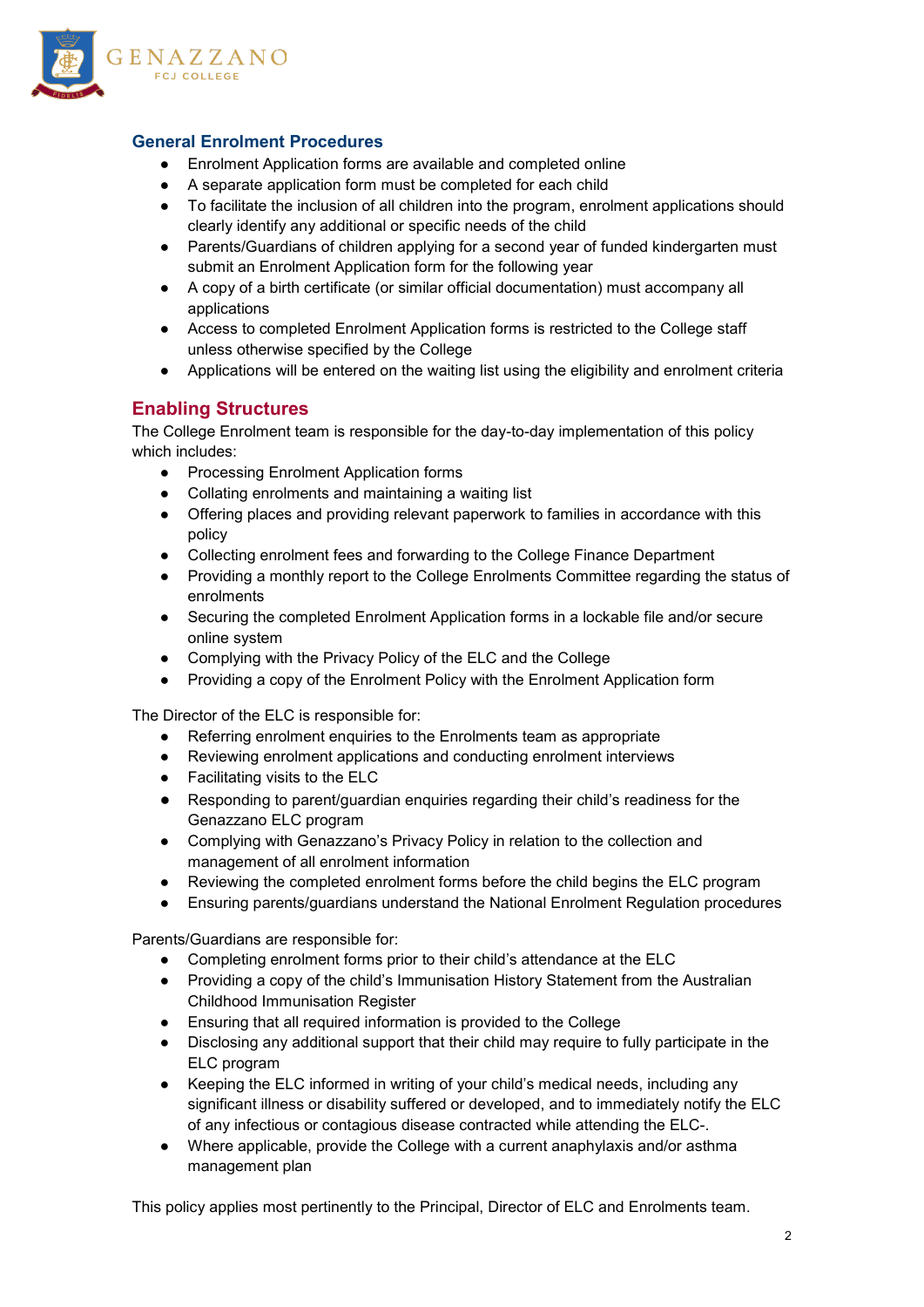

# **Compliance Requirements**

- Education and Care Services National Law Act 2010 (Vic) Education and Care Services National Regulations 2018 Early Years Learning Framework for Australia
- Equal Opportunity Act 2010 (Vic)
- Australian Human Rights Commission Act 1986 (Cwlth) Disability Discrimination Act 1992 (Cwlth)
- Sex Discrimination Act 1984 (Cwlth)
- Quality Area 7 Governance and Leadership

#### **Associated Documents**

- Genazzano FCJ College Business Regulations
- Genazzano FCJ College Enrolment Policy
- Genazzano FCJ Privacy Policy
- Genazzano ELC Inclusion and Equity Policy

## **Reporting and Review**

**Policy updated:** August 2020

**Ratified:** By College Council on 25 August 2020

**Policy scheduled to be reviewed or prior of legislative changes require it:** August 2022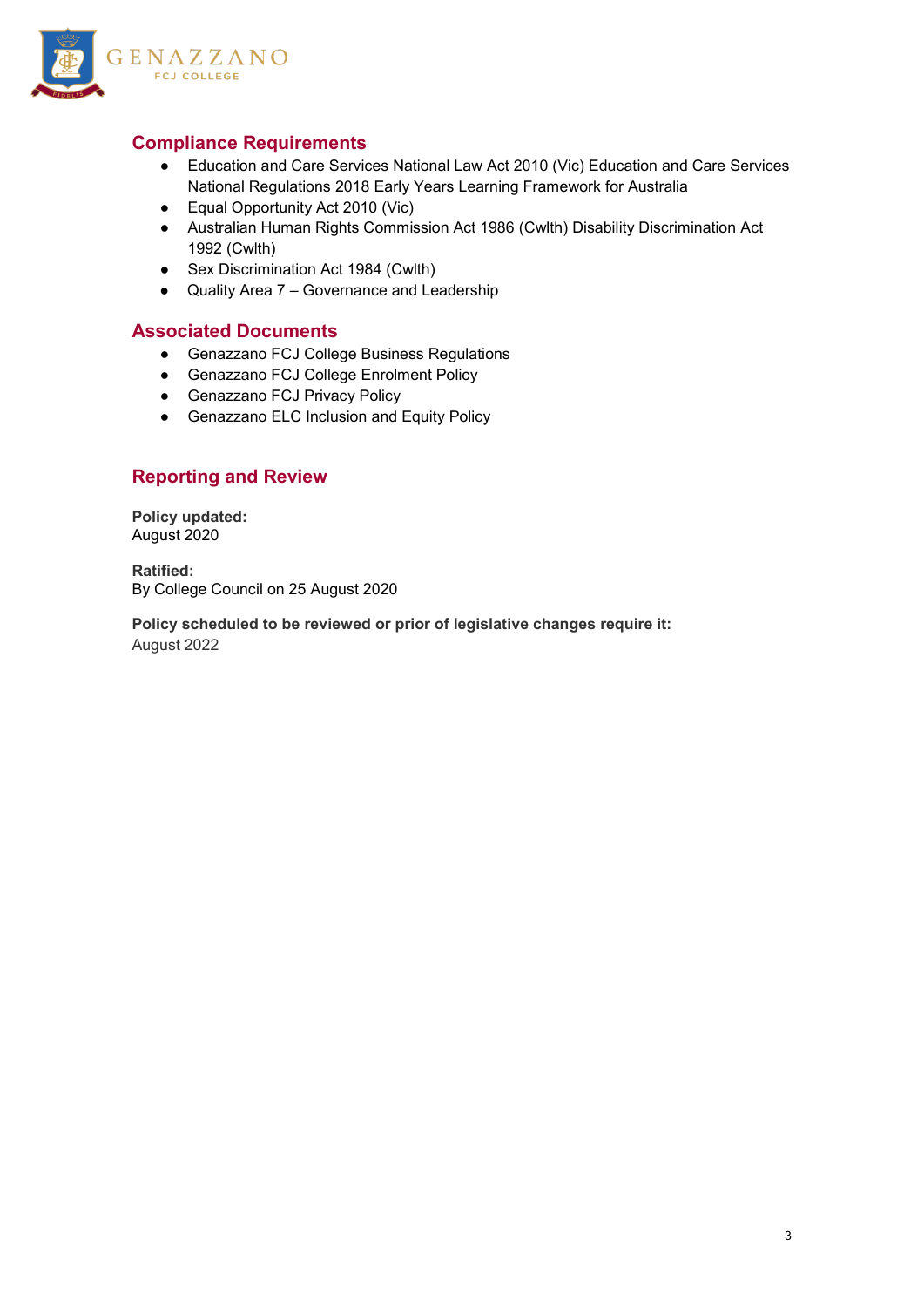

# **Appendix 1: Definitions**

**ELC:** Genazzano FCJ College Early Learning Centre.

**Children with additional needs:** Children whose development or physical condition needs specialist support or children who may need additional support due to language or cultural reasons.

**Department of Education and Training (DET):** The State Government department responsible for the funding, licensing and regulation of children's services in Victoria.

**ELC3:** Children who have turned three years of age by the end of January in the year they are to commence in the three-year-old program

**ELC4:** Children who have turned four years of age by the end of January in the year they are to commence in the four-year-old program

**Eligible child:** A child who meets the criteria outlined in the Victorian Kindergarten Policy, procedures and funding criteria.

**Enrolment Application form:** A form to apply for a place at the ELC.

**Enrolment Application Fee:** The amount charged by the College to cover administrative costs associated with enrolling a child at the ELC.

**Enrolment form:** A form that collects details regarding individual children. This is completed after a place has been offered by the ELC and accepted by the applicant.

**Enrolments team:** Member/s of staff employed by Genazzano FCJ College appointed the responsibility for enrolment of students to Genazzano FCJ College.

**Fees:** The amount charged to attend a program at the ELC.

**Guardian:** The person defined as the legal guardian of the child.

**Immunisation History Statement:** A written statement obtained from the Australian Immunisation Register that indicates that the child is fully vaccinated for their age or has an approved medical exemption.

**Kindergarten:** A universal early childhood program, funded by the State Government, for children in the year prior to commencing primary school.

**Lawful authority:** A power, duty responsibility or authority conferred in relation to a child at common law or under an Act or by an order of a court.

**National Regulations:** Regulations outlining the enforcement and implementation of the Education and Care Services National Law Act 2010.

**Siblings:** Sisters and brothers through marriage, adoptions or de facto or to whom foster care is provided by a parent (including an adoptive parent) or guardian of the first mentioned child.

**Vacancy:** A place in a program that becomes free as a result of a child leaving the ELC, or is available because all places are not filled.

**Vacant funded place:** A government-funded place at the ELC from which a child has withdrawn.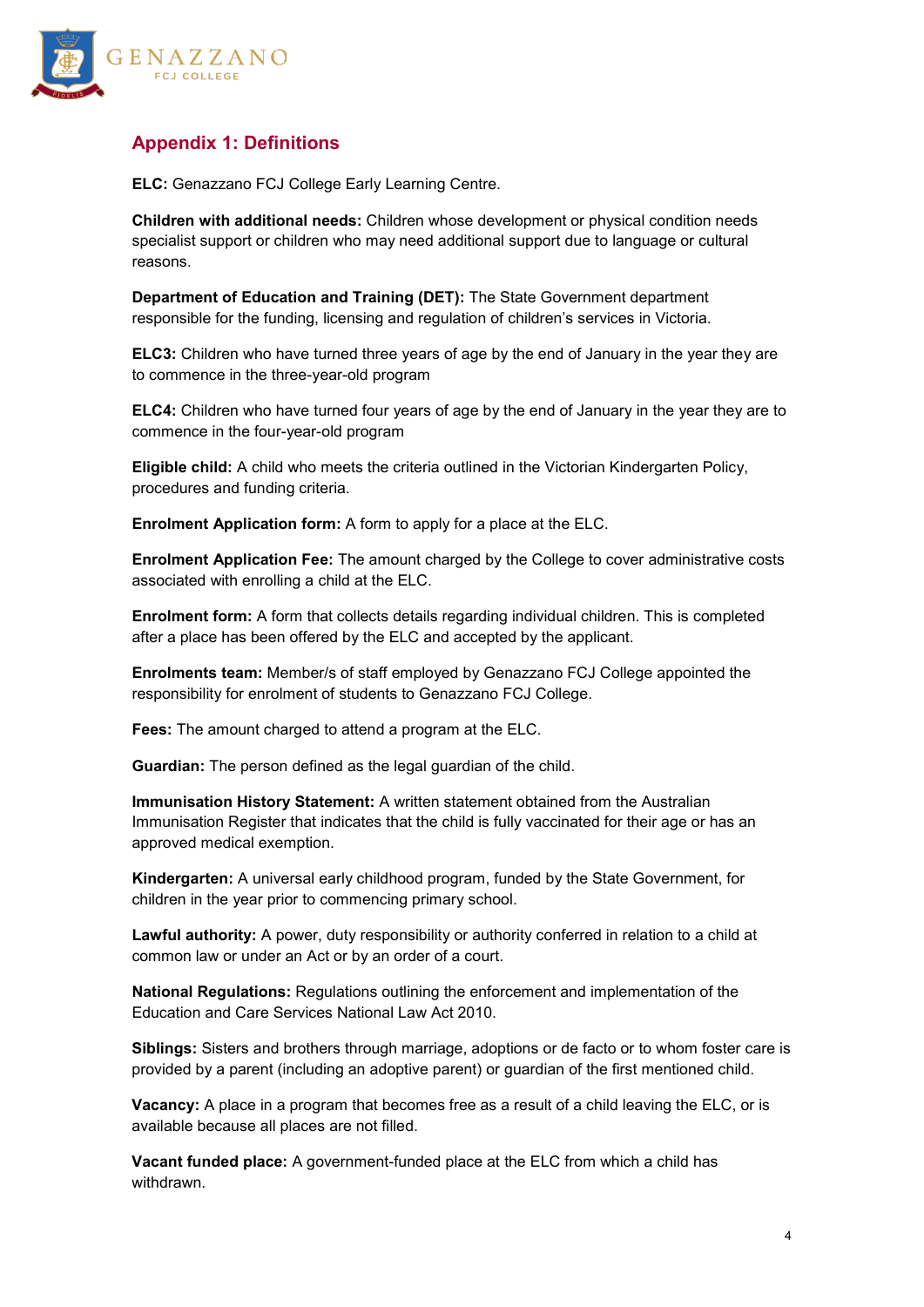

# **Appendix 2**

## **National Regulations Enrolment Procedures**

The National Regulations (NR) require licensed services to have available information about enrolment procedures (NR 167).

The College is responsible for:

- Determining the criteria for priority of access to ELC programs based on funding requirements and the ELC's philosophy
- Developing procedures that will ensure all eligible families are aware of and able to access a kindergarten program, including advertising, providing information in other languages and considering any barriers that may exist
- Providing a locked secure file for the storage of completed enrolment forms (NR r181- 182)
- Complying with the Inclusion and Equity Policy
- Providing opportunities (in consultation with staff) for interested families to attend the ELC during operational hours to view the program (NR 157)
- Ensuring that enrolment forms comply with the requirements of the National Regulations (NR r102, r160-162).